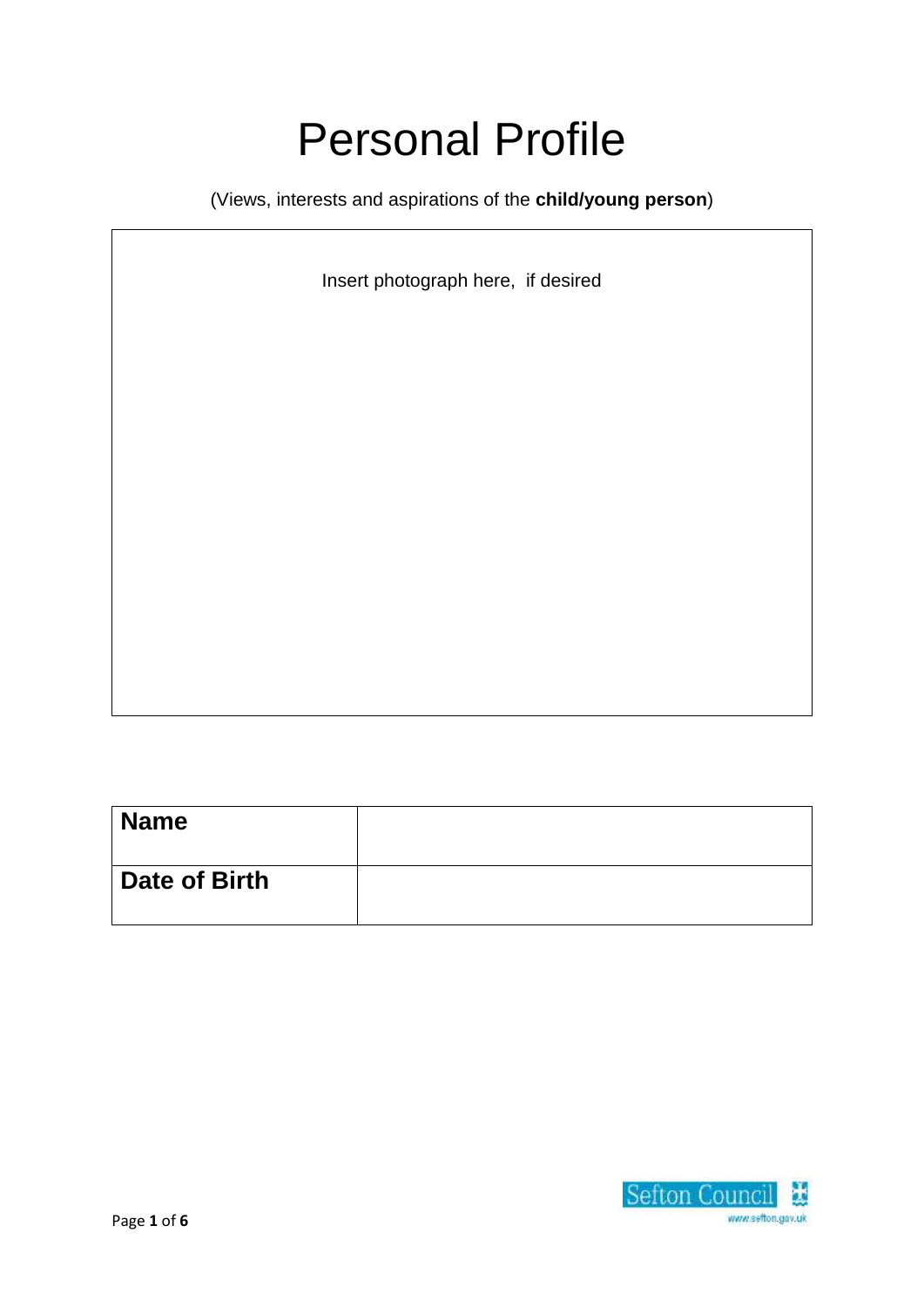# Personal Details

| Name                                                                 |  |          |  |  |
|----------------------------------------------------------------------|--|----------|--|--|
| I like to be known<br>as:                                            |  |          |  |  |
| Date of Birth                                                        |  | Gender   |  |  |
| Home address                                                         |  |          |  |  |
| Ethnicity                                                            |  | Religion |  |  |
| Name of parent(s)/person(s) with<br>parental responsibility          |  |          |  |  |
| <b>Address</b>                                                       |  |          |  |  |
| (if different from above)                                            |  |          |  |  |
| Telephone number                                                     |  |          |  |  |
| <b>Email address</b>                                                 |  |          |  |  |
| How best to communicate with the me and engage me in decision making |  |          |  |  |
| Who I live with                                                      |  |          |  |  |
| Address                                                              |  |          |  |  |
| (if different from above)                                            |  |          |  |  |
|                                                                      |  |          |  |  |
| ID number                                                            |  |          |  |  |
| Legal status                                                         |  |          |  |  |

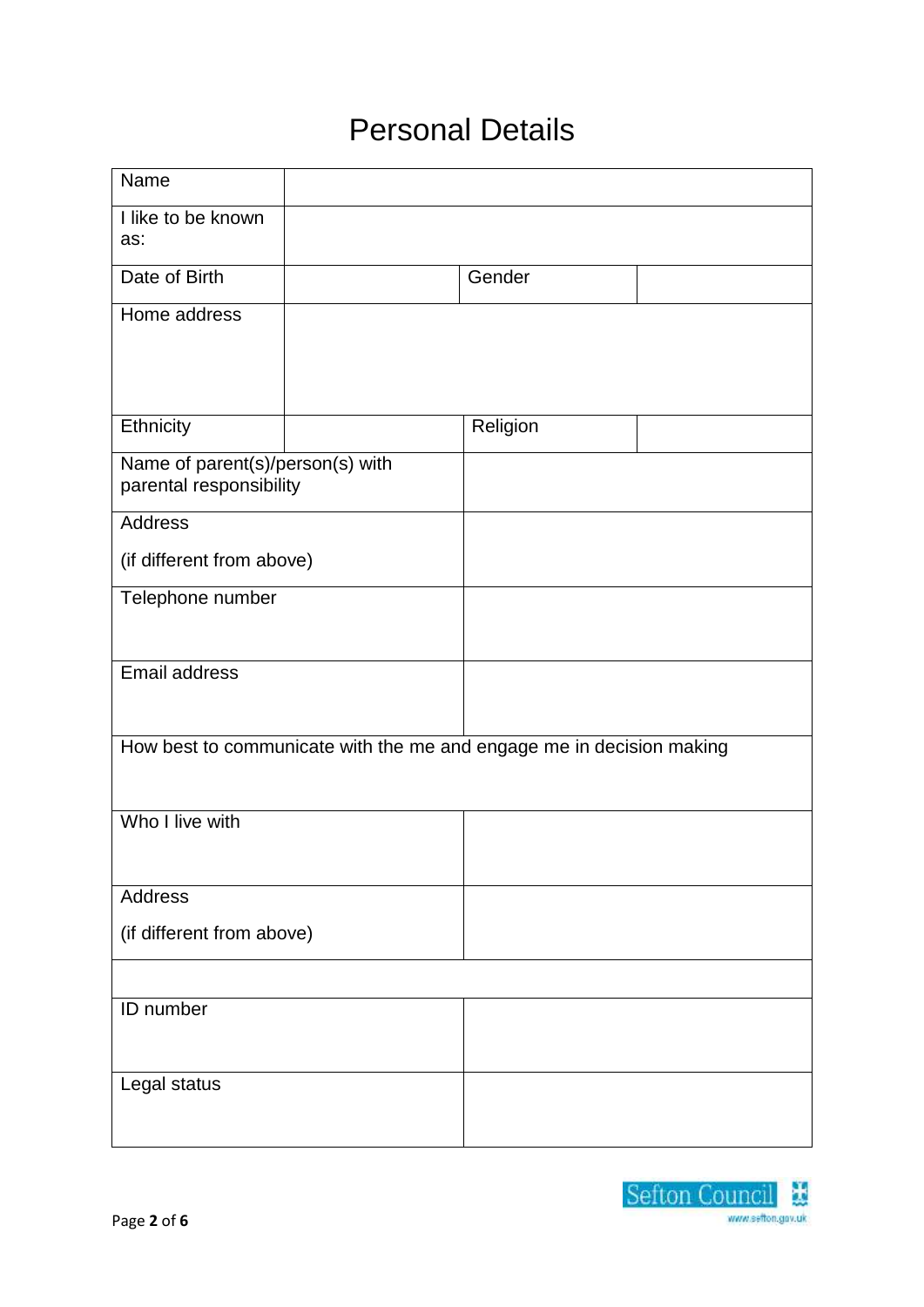#### Things that I am good at

(You may simply want to say a few words, bullet points or short sentences to express what makes you feel proud)

# Things that I really like

(You may want to include areas such as: food, drinks hobbies, music weather, noises colours, TV programmes etc)

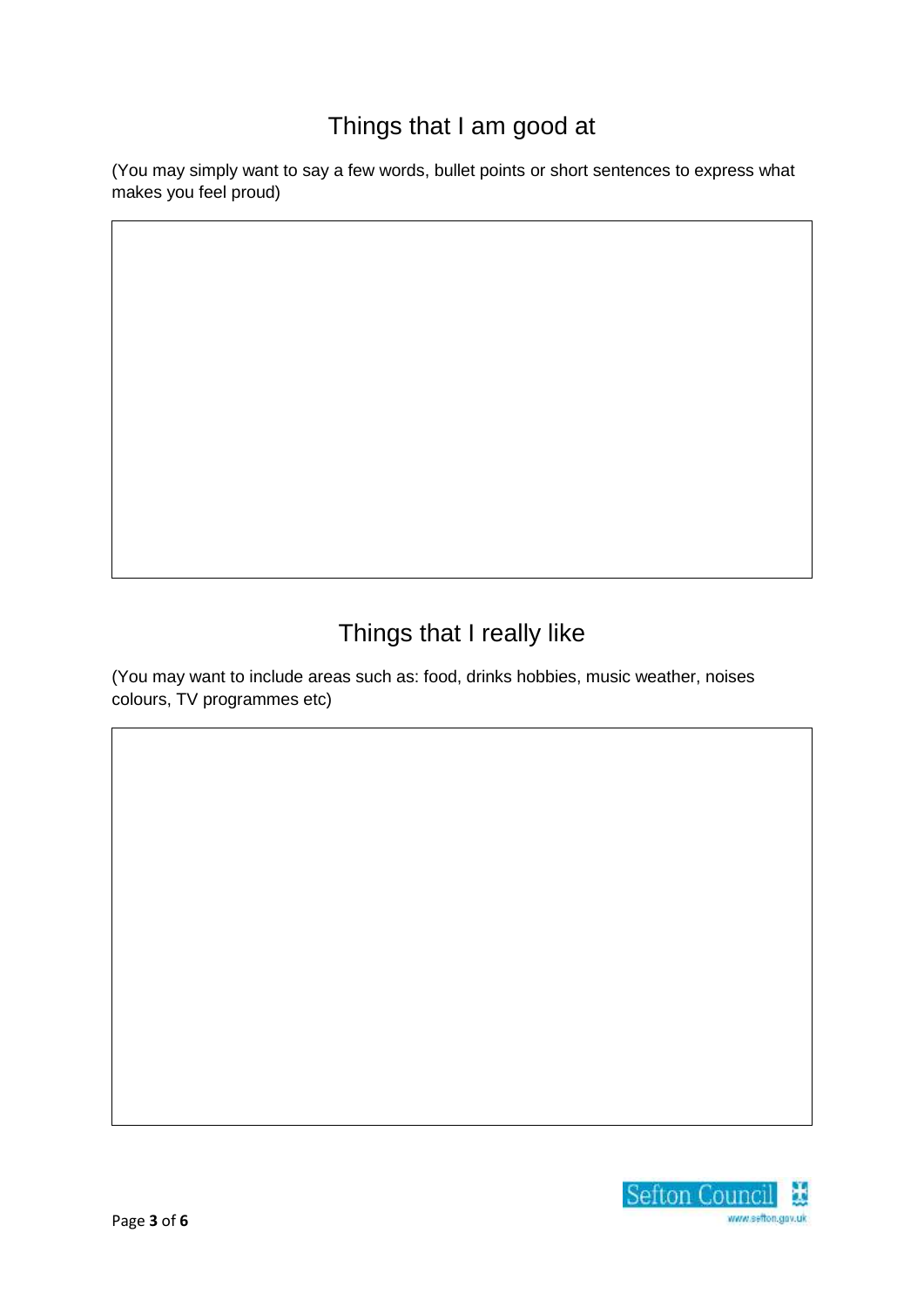#### Things that I really dislike

(You may want to include areas such as food, drinks, hobbies, music, weather, noises colours TV programmes etc)

### Things that are working well

- At home: (e.g.: relationships, eating sleeping, routines etc)
- At School (e.g. lessons, support in place, friendships, routine etc)
- Health (e.g. how needs are supported, links to practitioners)

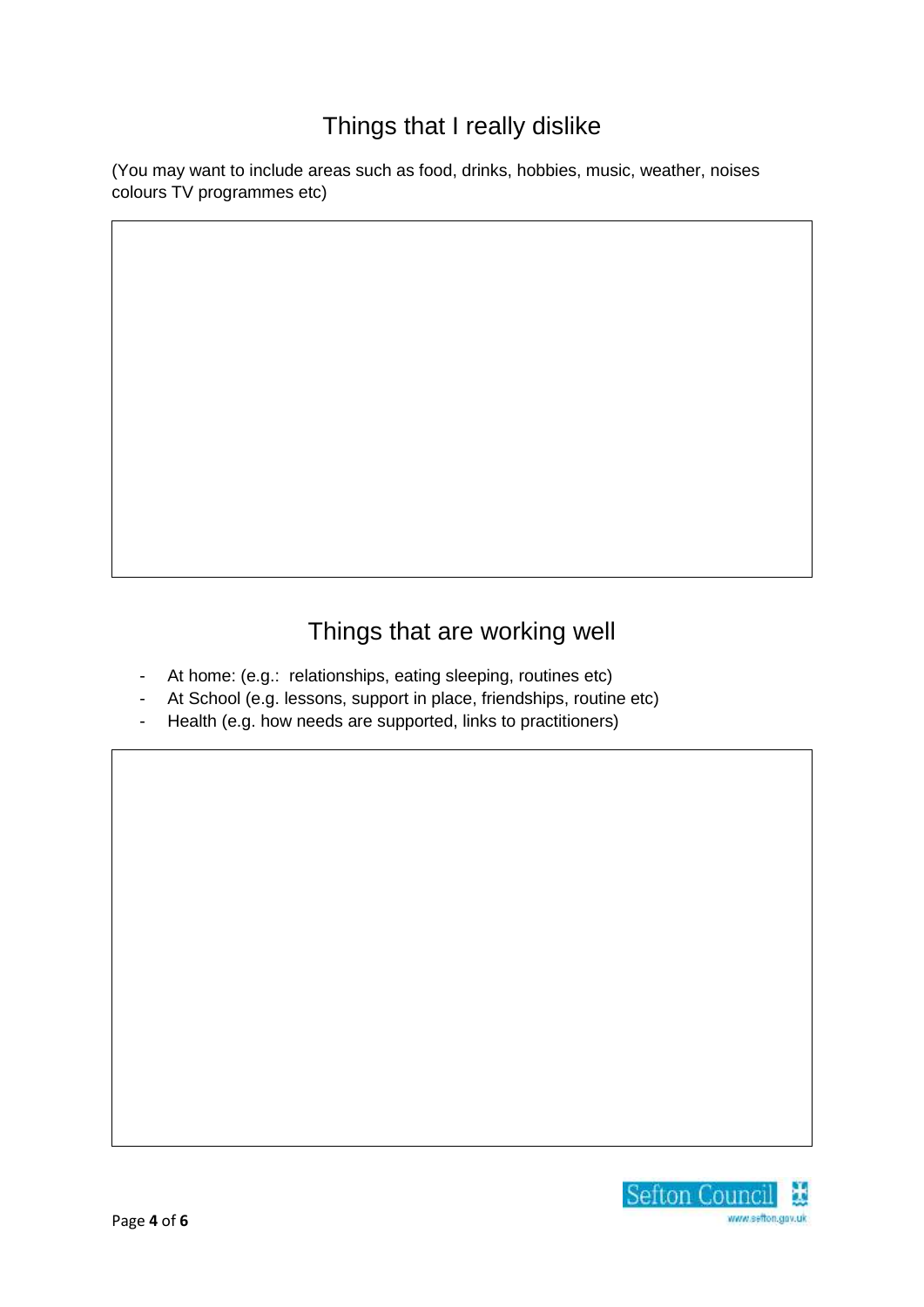#### Things that are not working well at the moment

- At Home (e.g.: relationships, eating sleeping, routines etc)
- At School (e.g. lessons, support in place, friendships, routine etc)
- Health (e.g. how needs are supported, links to practitioners etc)

#### Goals/Aspirations for the future?

(This may relate to the immediate future or a few years on and may include anything from simply being happy and meeting new people to getting a job, being more independent, going on holiday, starting a new hobby or supporting health needs)